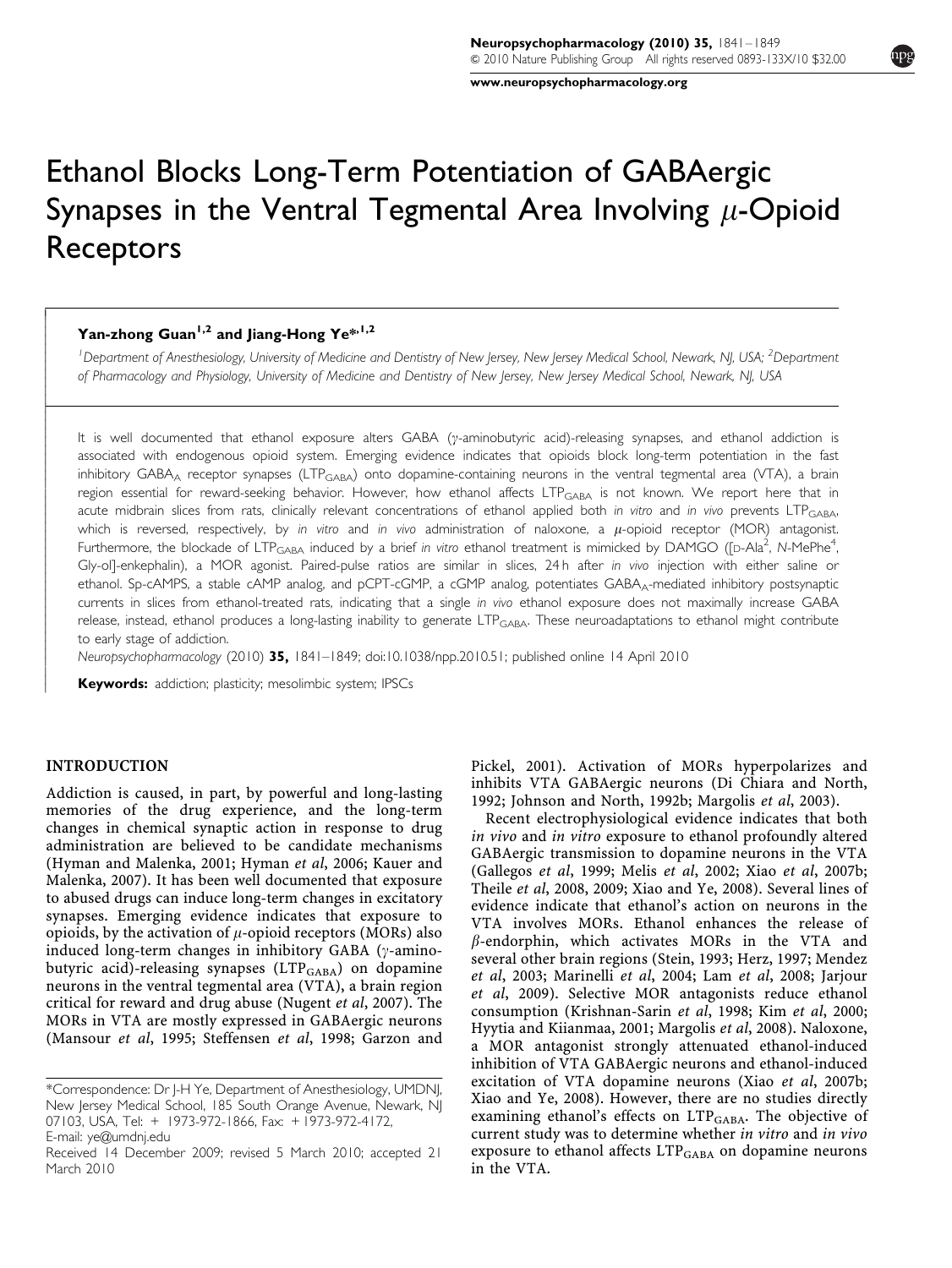## MATERIALS AND METHODS

All experiments were performed in accordance with the National Institutes of Health Guide for the Care and Use of Laboratory Animals, and they were approved by the Institutional Animal Care and Use Committee of the University of Medicine and Dentistry of New Jersey (Newark, NJ). The experiments were carried out on Sprague–Dawley rats.

## Slice Preparation

The midbrain slices were prepared as described previously ([Xiao and Ye, 2008\)](#page-8-0). Briefly, Sprague–Dawley rats (21–35 days old) were anesthetized and then killed. Coronal midbrain slices  $(200-250 \,\mu m)$  thick) were cut using a VF-200 slicer (Precisionary Instruments, Greenville, NC). They were prepared in an ice-cold glycerol-based artificial cerebrospinal fluid (ACSF) containing 250 mM glycerol, 1.6 mM KCl,  $1.2$  mM NaH<sub>2</sub>PO<sub>4</sub>,  $1.2$  mM MgCl<sub>2</sub>,  $2.4$  mM  $CaCl<sub>2</sub>$ , 25 mM NaHCO<sub>3</sub>, and 11 mM glucose, and saturated with  $95\%O_2/5\%CO_2$  (carbogen) (Ye *et al*[, 2006](#page-8-0)). Slices were allowed to recover for at least 1 h in a holding chamber at  $32^{\circ}$ C in carbogen-saturated regular ACSF, which has the same composition as glycerol-based ACSF, except that glycerol was replaced by 125 mM NaCl.

# Electrophysiological Recordings

Electrical signals were obtained in whole-cell configurations using MultiClamp 700A (Molecular Devices, Union City, CA), Digidata 1320A A/D converter (Molecular Devices), and pCLAMP 9.2 software (Molecular Devices). The patch electrodes had a resistance of  $2-5 \text{ M}\Omega$  when filled with the pipette solution containing 125 mM KCl, 2.8 mM NaCl,  $2 \text{ mM } MgCl<sub>2</sub>$ , 0.6 mM EGTA, 10 mM HEPES, 2 mM ATP-Na, and 0.3 mM GTP-Na. The pH was adjusted to 7.2 with Tris buffer base and osmolarity to 300 mOsmol/l with sucrose. A single slice was transferred into a 0.4 ml recording chamber, where it was held down by a platinum ring. Warm carbogenated ACSF flowed through the bath (1.5–2.0 ml/min). All recordings were carried out at  $32^{\circ}$ C, maintained by an automatic temperature controller (Warner Instruments, Hamden, CT).

Under infrared video microscopy (E600FN; Nikon Corporation, Tokyo, Japan), the VTA was identified medial to the accessory optic tract and lateral to the fasciculus retroflexus. Currents were recorded using whole-cell mode. Experiments were carried out only after series resistance had stabilized. Series resistance and input resistance were monitored continuously online with a  $-4\,\mathrm{mV}$  hyperpolarizing step (50 ms), which was given after every afferent stimulus, and experiments were discarded if these values changed by 20% during the experiment. Dopamine neurons were identified by the presence of a large  $I<sub>h</sub>$  current [\(Johnson](#page-7-0) [and North, 1992b\)](#page-7-0) that was assayed immediately after break-in, using a series of incremental 10 mV hyperpolarizing steps from a holding potential of  $-50\,\mathrm{mV}.$  Specifically, if the steady-state h-current was greater than 60 pA during a step from -50 to -100 mV, the neuron was considered a dopamine neuron. A recent study showed that expression of  $I<sub>h</sub>$  alone is not sufficient to identify dopamine cells

unequivocally [\(Margolis](#page-7-0) et al, 2006), however, refer the review by Chen et al [\(2008\)](#page-7-0). Therefore, in each set of our experiments, a subset of the neurons recorded from and reported here are possibly nondopaminergic neurons ([Nugent](#page-8-0) et al, 2009).

GABAergic IPSCs were recorded from the dopamine neurons in the presence of 6,7-dinitroquinoxaline-2,3-dione (DNQX,  $10 \mu M$ ), an AMPA receptor antagonist, and strychnine  $(1 \mu M)$ , a glycine receptor antagonist. Neurons were voltage clamped at a membrane potential of  $-70\,\mathrm{mV}$ except where noted. GABA<sub>A</sub>R-mediated IPSCs were stimulated at 0.1 Hz using a bipolar stainless steelstimulating electrode placed  $200-400 \mu m$  away from the recording site in VTA. LTP<sub>GABA</sub> was induced by stimulating afferents at 100 Hz for 1 s, the train was repeated twice, 20 s apart (high-frequency stimulation; HFS). After recording the baseline currents, during the drug application and washout, synaptic stimulation was stopped and the recorded neuron was taken from voltage-clamp into bridge mode. The HFS trains were also delivered under bridge mode.

Data were filtered at 1 kHz, sampled at 5 kHz, collected online using pCLAMP 9.2 software (Molecular Devices), stored on a computer, and analyzed offline. The amplitudes of IPSCs were calculated by taking the mean of a 2–4 ms window around the peak and comparing this with the mean of a 2–8 ms window immediately before the stimulation artifact using Clampfit 9.2 software (Molecular Devices).

## Chemicals and Applications

Drugs were added to the superfusate at final concentrations. Most of the chemicals were obtained from Sigma-Aldrich Chemical Company (St Louis, MO). Ethanol (95% (v/v), prepared from grain and stored in glass bottles) was from Pharmco products (Brookfield, CT). Ethanol and other chemicals were applied to the recorded neurons at the stated concentrations through bath perfusion.

# Data Analysis

Data are presented as means  $\pm$  SEM. Significance was determined using a Student's unpaired t-test with a significance level of  $P < 0.05$ . Levels of LTP are reported as averaged IPSC amplitudes for 5 min just before LTP induction compared with averaged IPSC amplitudes during the 5 min period from 20 to 25 min after HFS using a Student's t-test. Paired-pulse ratios (PPRs) (50 ms interstimulus interval) were measured over 5 min epochs of 30 IPSCs each, as previously described (Ye et al[, 2004; Xiao](#page-8-0) et al[, 2007a](#page-8-0)).

## In Vivo Ethanol Treatment

Rats (21–35 days old) were maintained on a 12 h light/dark cycle, and provided food and water ad libitum. For the groups receiving in vivo treatments, rats were injected intraperitoneally (i.p.) with either 2 g/kg ethanol or a comparable volume of saline, placed in a new cage for 2 h, and then returned to the home cage. They were killed for brain slice preparation, 24 h after injection.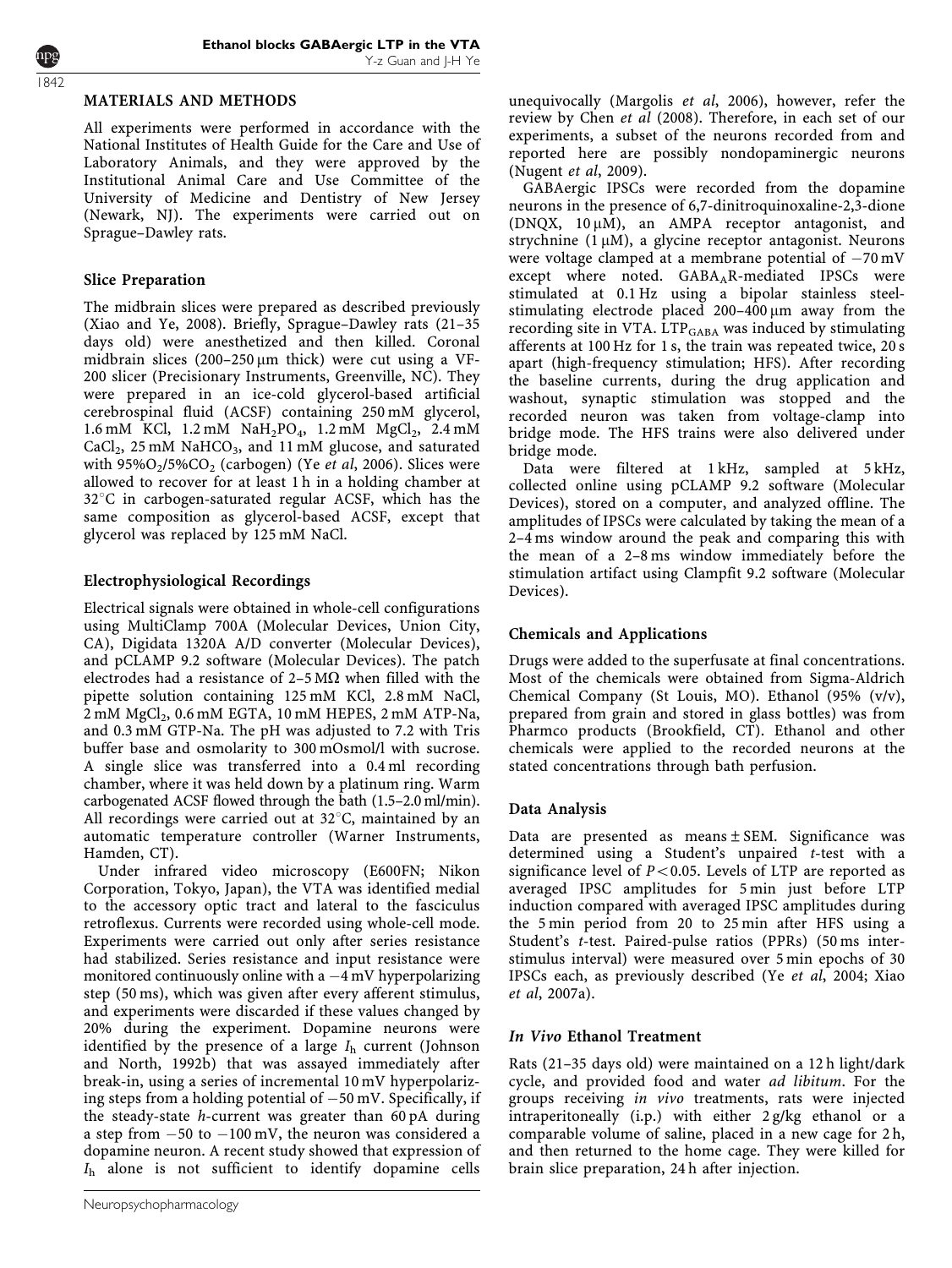#### RESULTS

## In Vitro Exposure to Ethanol Blocks LTP<sub>GABA</sub> in VTA Dopamine Neurons by the Activation of MORs

Evoked IPSCs were recorded from VTA dopamine neurons in midbrain slices in the presence of DNQX ( $10 \mu$ M) and strychnine (1 $\mu$ M) at a holding potential of  $-70$  mV. The IPSCs recorded under these experimental conditions were blocked by  $10 \mu$ M gabazine, a GABA<sub>A</sub> receptor antagonist (not illustrated), indicating that they were mediated by GABAA receptors. Consistent with previous reports ([Nugent](#page-8-0) et al[, 2007, 2009](#page-8-0)), HFS induced long-term potentiation of IPSC (LTP<sub>GABA</sub>, [Figure 1a](#page-4-0)). LTP<sub>GABA</sub> was associated with a decrease in the PPR ([Figure 1a,](#page-4-0) insets), suggesting that LTPGABA is maintained by persistently increased GABA release, which is probably caused by high-frequency firing of the presynaptic GABAergic afferents [\(Nugent](#page-8-0) et al, 2007).

We then examined the effects of ethanol on  $LTP_{\rm GABA}$ . Ethanol at a pharmacologically relevant concentration (40 mM) was bath applied for 15 min and then washed out for 6 min, which was followed with HFS. HFS failed to induce LTPGABA under such experimental conditions [\(Figure 1b and c](#page-4-0)). In 11 experiments, in the absence of ethanol, the averaged peak amplitude of IPSC (IPSC1) elicited by the first stimulus of the paired pulse measured 20–25 min after HFS was  $347 \pm 57\%$  of pre-HFS values [\(Figure 1c](#page-4-0), open circles). After brief in vitro exposure to ethanol, it was  $99 \pm 13\%$  of pre-HFS values [\(Figure 1c,](#page-4-0) filled circles). Ethanol also reversed the changes in PPR (in ACSF,  $PPR = 0.61 \pm 0.10$  of pre-HFS values: from  $1.17 \pm 0.13$  in baseline to  $0.71 \pm 0.14$  after HFS;  $P < 0.05$ ; in ethanol,  $PPR = 0.98 \pm 0.13$  of pre-HFS values: from  $1.23 \pm 0.14$  in baseline to  $1.20 \pm 0.13$  after HFS,  $P > 0.05$ ; [Figure 1d\)](#page-4-0). As mentioned, much evidence links ethanol's effect on VTA neurons with MORs. To determine whether activation of MORs during ethanol exposure contributes to ethanolinduced blockade of  $LTP_{GABA}$ , naloxone (5 µM), a MOR competitive antagonist, was bath applied for 5 min before the application of the mixture containing naloxone  $(5 \mu M)$  and ethanol (40 mM) for 15 min. HFS was delivered 6 min after washout of the mixture. Under these experimental conditions, the cells exhibited normal  $\text{LTP}_{\text{GABA}}$ [\(Figure 1e\)](#page-4-0). In nine experiments, the averaged peak amplitude of IPSC1 measured 20–25 min after HFS was  $219 \pm 66$ % of pre-HFS values in cells exposed to ethanol plus naloxone [\(Figure 1f](#page-4-0), open circles) vs  $92 \pm 35$ % of pre-HFS values in ethanol alone (filled circles, [Figure 1f\)](#page-4-0). The PPR was  $0.68 \pm 0.12$  of pre-HFS values (from  $1.22 \pm 0.14$  in baseline to  $0.83 \pm 0.12$  after HFS) in cells exposed to ethanol plus naloxone. In further tests of the involvement of MORs, we applied the MOR agonist DAMGO ([D-Ala<sup>2</sup>, N-MePhe<sup>4</sup>, Gly-ol]-enkephalin;  $1 \mu M$ ) to the bath for 15 min. HFS was delivered 6 min after washout of the DAMGO solution. Under these experimental conditions, HFS failed to induce  $LTP_{GABA}$ , consistent with a previous report [\(Nugent](#page-8-0) *et al*, [2007\)](#page-8-0) ([Figure 1g](#page-4-0)). In six experiments, the averaged peak amplitude of IPSC1 measured 20–25 min after HFS was  $102 \pm 11\%$  of pre-HFS values in cells exposed to DAMGO [\(Figure 1h](#page-4-0)). Together, these results provide strong support for the idea that suppression of  $\text{LTP}_{\text{GABA}}$  by ethanol was mediated by MORs at the level of the presynaptic terminals.

## In Vivo Exposure to Ethanol Blocks LTP<sub>GABA</sub> in VTA Dopamine Neurons by the Activation of MORs

A single in vivo ethanol exposure induced a long-lasting potentiation of VTA GABAergic synapses in VTA dopamine neurons of mice (Melis et al[, 2002\)](#page-7-0). We therefore asked whether in vivo exposure to ethanol also alters  $LTP_{GABA}$  of rats. Sprague–Dawley rats (21–35 days old) were treated with either ethanol (2 g/kg, i.p.) or saline (i.p.). After HFS in slices 24 h after ethanol injection, there was no  $LTP_{\rm GABA}$ [\(Figure 2a\)](#page-5-0). In 14 experiments, the averaged peak amplitude of IPSC1 was  $93 \pm 21\%$  of pre-HFS values ([Figure 2b,](#page-5-0) filled circles; [Figure 2e,](#page-5-0) EtOH,  $P > 0.05$  compared with pre-HFS values) and PPR was  $1.02 \pm 0.18$  of pre-HFS values (from  $1.04 \pm 0.16$  in baseline to  $1.06 \pm 0.10$  after HFS, [Figure 2f,](#page-5-0) EtOH,  $P > 0.05$ , compared with pre-HFS values). Conversely, slices from saline-treated animals exhibited normal  $LTP_{GABA}$ . In six experiments, the averaged peak amplitude of IPSC1 was 266±35% of pre-HFS values [\(Figure 2b,](#page-5-0) open circles; [Figure 2e,](#page-5-0) saline) and PPR was  $0.65 \pm 0.13$  of pre-HFS values (from  $1.20 \pm 0.09$  in baseline to  $0.78 \pm 0.11$  after HFS,  $P < 0.05$ , [Figure 2f,](#page-5-0) saline). Interestingly, the basal IPSCs from ethanol and salinetreated rats had indistinguishable PPR values  $(1.20 \pm 0.05 \text{ in}$ saline-treated vs  $1.09 \pm 0.05$  in EtOH-treated rats,  $P = 0.14$ ; [Figure 2g\)](#page-5-0). These data provide direct evidence that inhibitory synapses in the VTA dopamine neurons can no longer be potentiated by HFS 24h after a single in vivo exposure to ethanol.

We then tested the effects of naloxone. Naloxone (10 mg/ kg, i.p.) was injected 15 min before ethanol (2 g/kg, i.p). After HFS in slices cut 24 h after naloxone plus ethanol treatment, the cells exhibited normal  $LTP_{\text{GABA}}$  ([Figure 2c\)](#page-5-0). In nine experiments, the averaged peak amplitude of IPSC1 was  $188 \pm 36\%$  of pre-HFS values and PPR was  $0.73 \pm 0.13$  of pre-HFS values (from  $1.11 \pm 0.21$  in baseline to  $0.81 \pm 0.16$  after HFS,  $P < 0.05$ ; [Figure 2d, e and f,](#page-5-0) Naloxone + EtOH). This result suggests that in vivo ethanolinduced suppression of  $LTP_{GABA}$  was also mediated by MORs.

#### Sp-cAMPS and pCPT-cGMP Potentiate  $GABA_A$ -Mediated IPSCs in Slices from Ethanol-Treated Rats

As mentioned, a single in vivo ethanol treatment significantly increases GABA release onto VTA dopamine neurons in slices of mice cut 24 h later (Melis et al[, 2002\)](#page-7-0). Thus, the failure of HFS to induce  $LTP_{\text{GABA}}$  in slices prepared 24 h after in vivo ethanol treatment might be due to saturation of GABAergic synapses, a ceiling effect, which precludes further potentiation. To test this possibility, we examined the effects of Sp-cAMPS, a stable cAMP analog, which has been shown to increase GABAergic IPSCs in many different preparations, including the VTA [\(Bonci and Williams,](#page-7-0) [1997\)](#page-7-0). Ethanol (2 g/kg, i.p.) was injected in rats and the brain slices were prepared 24 h later. In 16 experiments, bath-applied Sp-cAMPS (20  $\mu$ M) further significantly increased the peak amplitude of IPSC1 (189 $\pm$ 33% of pre-drug value;  $P < 0.05$ ) measured 20 min after application of Sp-cAMPS ([Figure 3a, b and e\)](#page-6-0). This was accompanied by a reduction of PPR (79 $\pm$ 6% of pre-drug level, from  $1.12 \pm 0.11$  in pre-drug to  $0.89 \pm 0.08$  in Sp-cAMPS,  $P < 0.05$ ,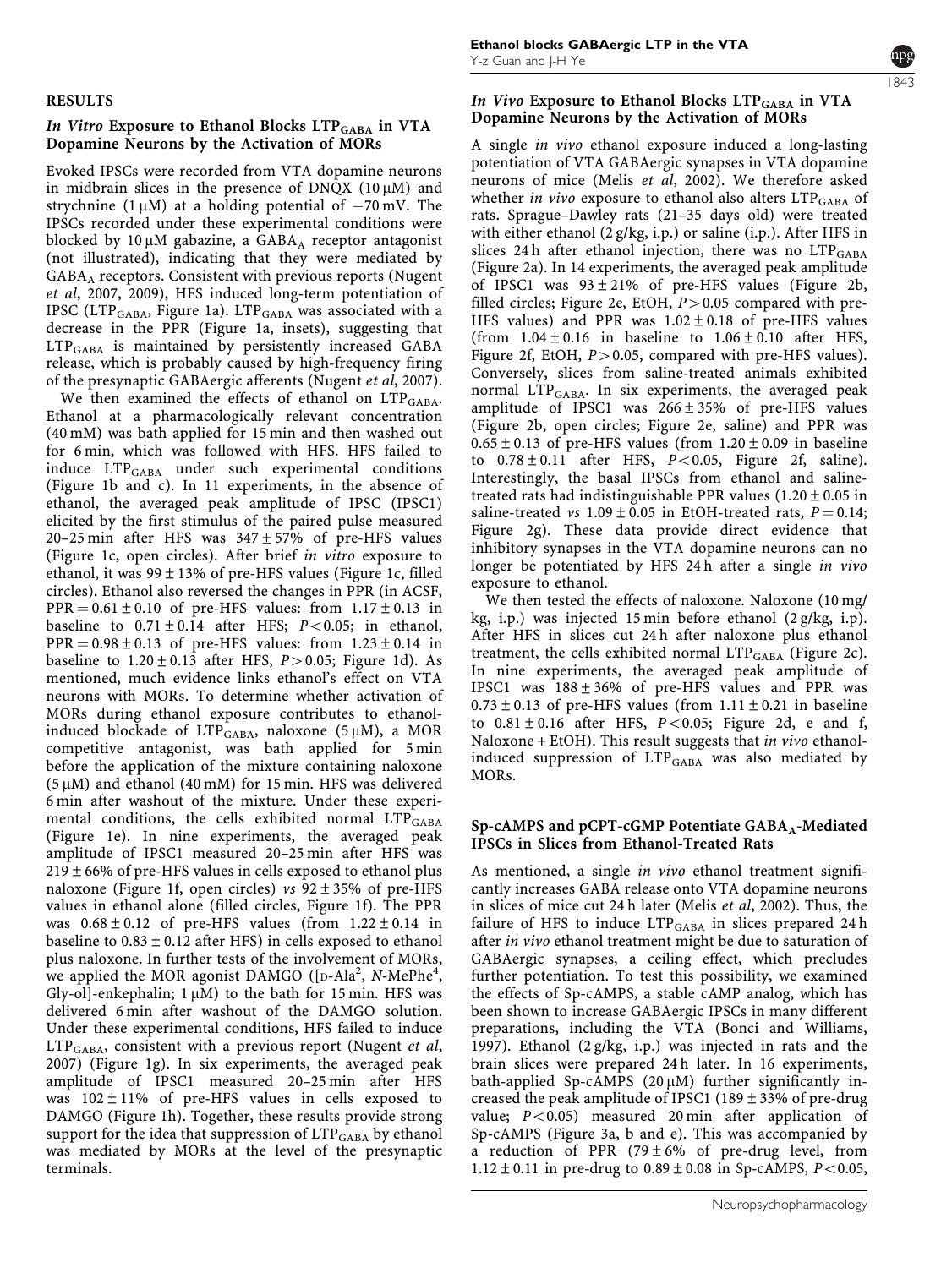[Figure 3a,](#page-6-0) insets; [Figure 3f](#page-6-0), Sp-cAMPS). These data indicate that Sp-cAMPS act on the presynaptic site increasing GABA release, and that in vivo ethanol exposure did not maximally increase GABA release, instead, ethanol produced a longlasting inability to generate LTP<sub>GABA</sub>.

A previous study showed that bath-applied pCPT-cGMP, a cGMP analog, robustly increases GABAergic synaptic currents even after in vivo morphine exposure [\(Nugent](#page-8-0) et al[, 2007\)](#page-8-0). To determine whether cGMP-dependent protein kinases (PKG) signaling is involved in the blockade of



Neuropsychopharmacology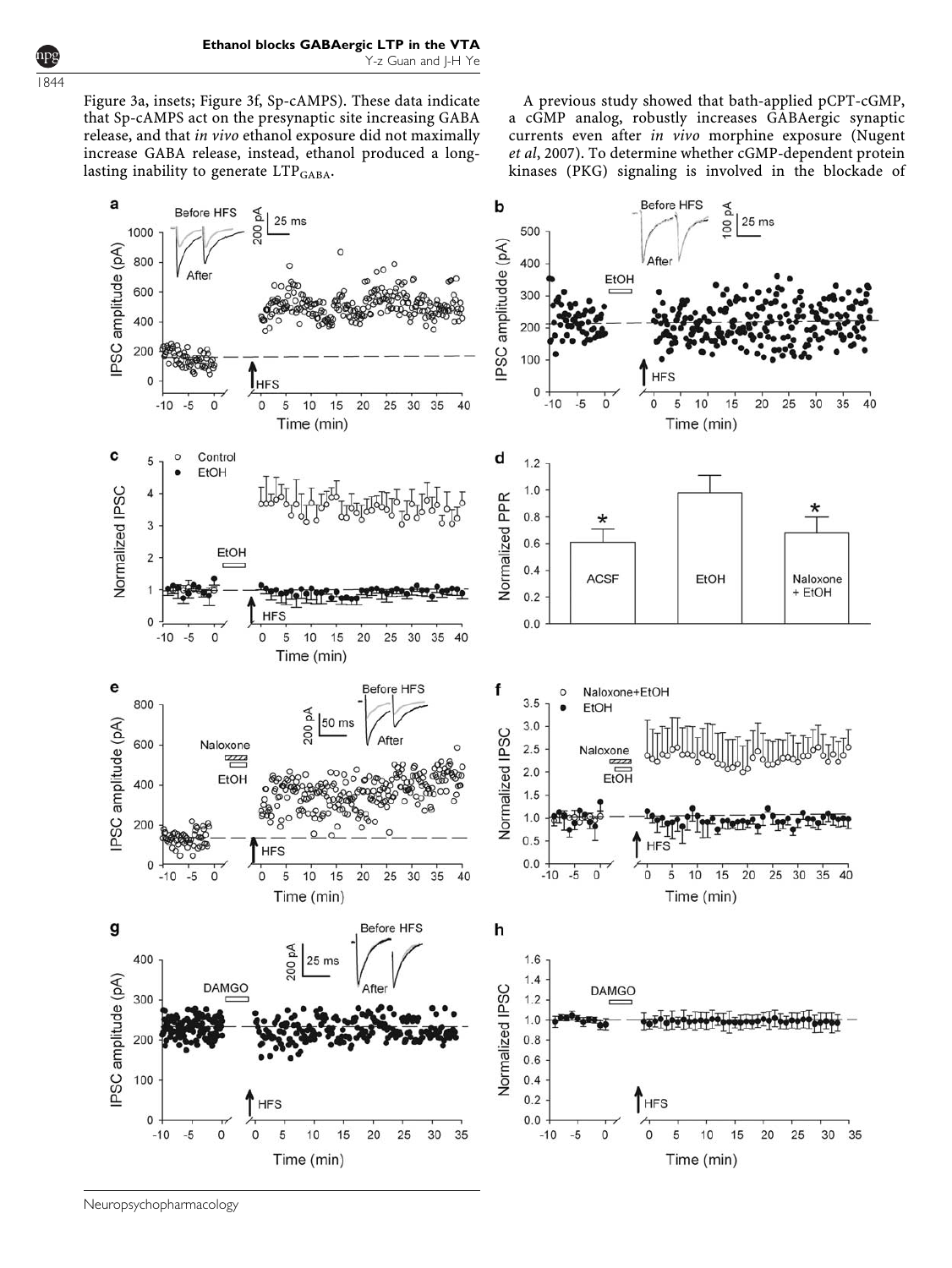<span id="page-4-0"></span>LTP<sub>GABA</sub> induced by in vivo ethanol exposure, pCPT-cGMP was bath applied to slices prepared from rats 24 h after ethanol exposure (2 g/kg, i.p.). In eight experiments, pCPT $cGMP$  (100  $\mu$ M) increased the peak amplitude of IPSC1 (165 $\pm$ 27% of pre-drug value; P<0.05, [Figure 3c, d and e](#page-6-0)) and reduced the PPR  $(83 \pm 7\%)$  of pre-drug values; from  $1.13 \pm 0.13$  in pre-drug to  $0.94 \pm 0.15$  after pCPT-cGMP,  $P > 0.05$ , [Figure 3c,](#page-6-0) insets; [Figure 3e and f\)](#page-6-0).

#### DISCUSSION

Our major finding is that exposure to ethanol, either in vivo or *in vitro*, blocks long-term potentiation of the  $GABA_A$ medicated synaptic transmission  $(LTP<sub>GABA</sub>)$  on dopamine neurons in the VTA of rat brains, and that ethanol-induced blockade involves the activation of MORs. We hypothesize that these neuroadaptations to ethanol provide a longlasting mechanism by which ethanol enhances the excitability of dopamine neurons which may contribute to the reinforcing effect of ethanol.

Our recordings of HFS-induced LTP<sub>GABA</sub> on VTA dopamine neurons are in keeping with previous reports (Nugent et al[, 2007, 2009; Nugent and Kauer, 2008\)](#page-8-0). LTPGABA is heterosynaptic, requiring postsynaptic NMDA (N-methyl-D-aspartate) receptor activation at glutamate synapses, but resulting from increased GABA release at neighboring inhibitory nerve terminals [\(Nugent](#page-8-0) et al, 2007). An increased presynaptic GABA release in response to HFS was indicated by the significant reduction in the mean PPR of GABAergic synaptic currents associated with LTP<sub>GABA</sub>. The paired pulse stimulation is typically used as an electrophysiological protocol to test for changes in probability of transmitter release (Melis et al[, 2002](#page-7-0); [Zucker and](#page-8-0) [Regehr, 2002;](#page-8-0) Ye et al[, 2004\)](#page-8-0).

We then showed that a 15 min bath application of 40 mM ethanol before HFS prevented  $LTP_{\text{GABA}}$ . There is much evidence that a change in GABAergic synaptic transmission is of great importance for the behavioral and cognitive effects of acute ethanol ([Mihic, 1999; Siggins](#page-8-0) et al, 2005; [Weiner and Valenzuela, 2006\)](#page-8-0). However, previous in vitro studies of ethanol on IPSCs in several brain regions generated controversial results [\(Siggins](#page-8-0) et al, 2005; [Weiner](#page-8-0) [and Valenzuela, 2006\)](#page-8-0). Our present study is the first to show that acute ethanol blocks  $LTP_{GABA}$ , which is consistent with our recent work showing that acute ethanol decreases IPSCs [\(Xiao and Ye, 2008](#page-8-0)); however, see Theile et al [\(2008, 2009\),](#page-8-0)

who reported ethanol potentiation of IPSCs on VTA dopamine neurons. The cellular mechanism by which acute application of ethanol blocks  $LTP_{\text{GABA}}$  is not yet clear. Ethanol could inhibit GABA neurons directly, for example, by activating  $K^+$  channels (such as  $\mu$ -opioids [\(Johnson and](#page-7-0) [North, 1992b\)](#page-7-0)) or Cl<sup>-</sup> channels (such as GABA, [\(Suzdak](#page-8-0) et al[, 1986\)](#page-8-0)), or indirectly through NMDA receptors [\(Stobbs](#page-8-0) et al[, 2004](#page-8-0)). However, our data showed that ethanol-induced suppression of LTP<sub>GABA</sub> may involve MORs. This is in line with the evidence that acute i.p. injections of ethanol increase the extracellular levels of  $\beta$ -endorphins in the nucleus accumbens, in the VTA and in the central amygdala (Olive et al[, 2001](#page-8-0); [Marinelli](#page-7-0) et al, 2004; Lam et al[, 2008;](#page-7-0) [Jarjour](#page-7-0) et al, 2009). In the VTA, MORs are expressed on the GABA neurons, but not on the dopamine neurons (Svingos et al, 2001). It is well documented that activation of MORs inhibits GABA neurons [\(Johnson and North, 1992a](#page-7-0); [Garzon](#page-7-0) [and Pickel, 2001](#page-7-0); [Bergevin](#page-7-0) et al, 2002; Xiao et al[, 2007b](#page-8-0); [Xiao](#page-8-0) [and Ye, 2008;](#page-8-0) [Chefer](#page-7-0) et al, 2009). Thus, the inhibition of GABA neurons by MORs may contribute to the inhibition of  $LTP_{\rm GABA}$ . This idea is further supported by the observation that a brief exposure to DAMGO prevents LTP<sub>GABA</sub> (Figure 1g and h, and [Nugent](#page-8-0) et al, 2007). Numerous lines of evidence indicate that ethanol reinforcement mechanisms involve, at least partially, the ethanol-induced activation of the endogenous opioid system. Ethanol may alter opioidergic transmission at different levels, including the biosynthesis, release, and degradation of opioid peptides, as well as binding of endogenous ligands to opioid receptors [\(Mendez](#page-8-0) [and Morales-Mulia, 2008](#page-8-0)). Our data suggest that a 15 min perfusion of ethanol in brain slices has altered opioidergic transmission. Future studies are warranted to determine which levels have been altered by the brief application of ethanol.

We further showed that a single *in vivo* ethanol exposure blocked  $LTP<sub>GABA</sub>$  in slices prepared 24 h later, and that ethanol-induced blockade was reversed by in vivo naloxone treatment, indicating again the involvement of activation of MORs. In vivo activation of MORs has been shown to inhibit  $LTP_{GABA}$  [\(Nugent](#page-8-0) et al, 2007; [Nugent and Kauer,](#page-8-0) [2008\)](#page-8-0). These results suggest an important similarity between opiate action and that of ethanol.

Previous studies have shown that bath-applied cGMP or S-nitroso-N-acetylpenicillamine, the NO donor, significantly potentiated GABAergic IPSCs recorded from VTA dopamine neurons of rats even after in vivo morphine exposure (Nugent et al[, 2007, 2009](#page-8-0)). In the current study, we

Figure I In vitro exposure to ethanol blocks LTP<sub>GABA</sub> in VTA dopamine neurons involving  $\mu$ -opioid receptors. (a) LTP<sub>GABA</sub> in a dopamine neuron using whole-cell recording methods. High-frequency stimulation (HFS) was delivered at the point specified by the arrow. Inset: averaged IPSCs before (gray) and 20 min after HFS (black). In this and all other figures, 10 consecutive IPSCs from each condition were averaged for illustration. The dashed line in this and other figures is an extrapolation of the mean response before HFS. (b) Bath-applied ethanol blocks LTP<sub>GABA</sub>. After recording the baseline IPSCs in normal ACSF for 10 min, ethanol (EtOH, 40 mM) was bath applied for 15 min and then washed out (for 6 min) before the delivery of HFS. Inset: averaged IPSCs before (gray) and 20 min after HFS (black). (c) Average of 11 experiments from dopamine neurons (Control LTP<sub>GABA</sub>, open circles; ethanol cells, filled circles). (d) Normalized PPR at 20 min after HFS under a variety of experimental conditions. The PPR at 20 min was normalized to the pre-HFS PPR values. (\*P<0.05, Student's t-test for PPR after HFS compared with pre-HFS values). (e) Bath-applied naloxone blocked the inhibition of LTP<sub>GABA</sub> induced by bathapplied EtOH. After recording the baseline IPSCs in normal ACSF for 10 min, naloxone (5 µM) was bath applied for 5 min before the application of the mixture containing naloxone (5  $\mu$ M) and ethanol (40 mM) for 15 min. HFS was delivered 6 min after washout of the mixture (at the arrow). Inset: averaged IPSCs before (gray) and 20 min after HFS (black). (f) Average of 9 experiments from dopamine neurons (Naloxone + EtOH, open circles; EtOH alone, filled circles). (g) Bath-applied DAMGO blocks LTP<sub>GABA</sub>. After recording the baseline IPSCs in normal ACSF for 10 min, DAMGO (1 µM) was bath applied for 15 min and then washed out (for 6 min) before the delivery of HFS. Inset: averaged IPSCs before (gray) and 20 min after HFS (black). (h) Average of six experiments from dopamine neurons.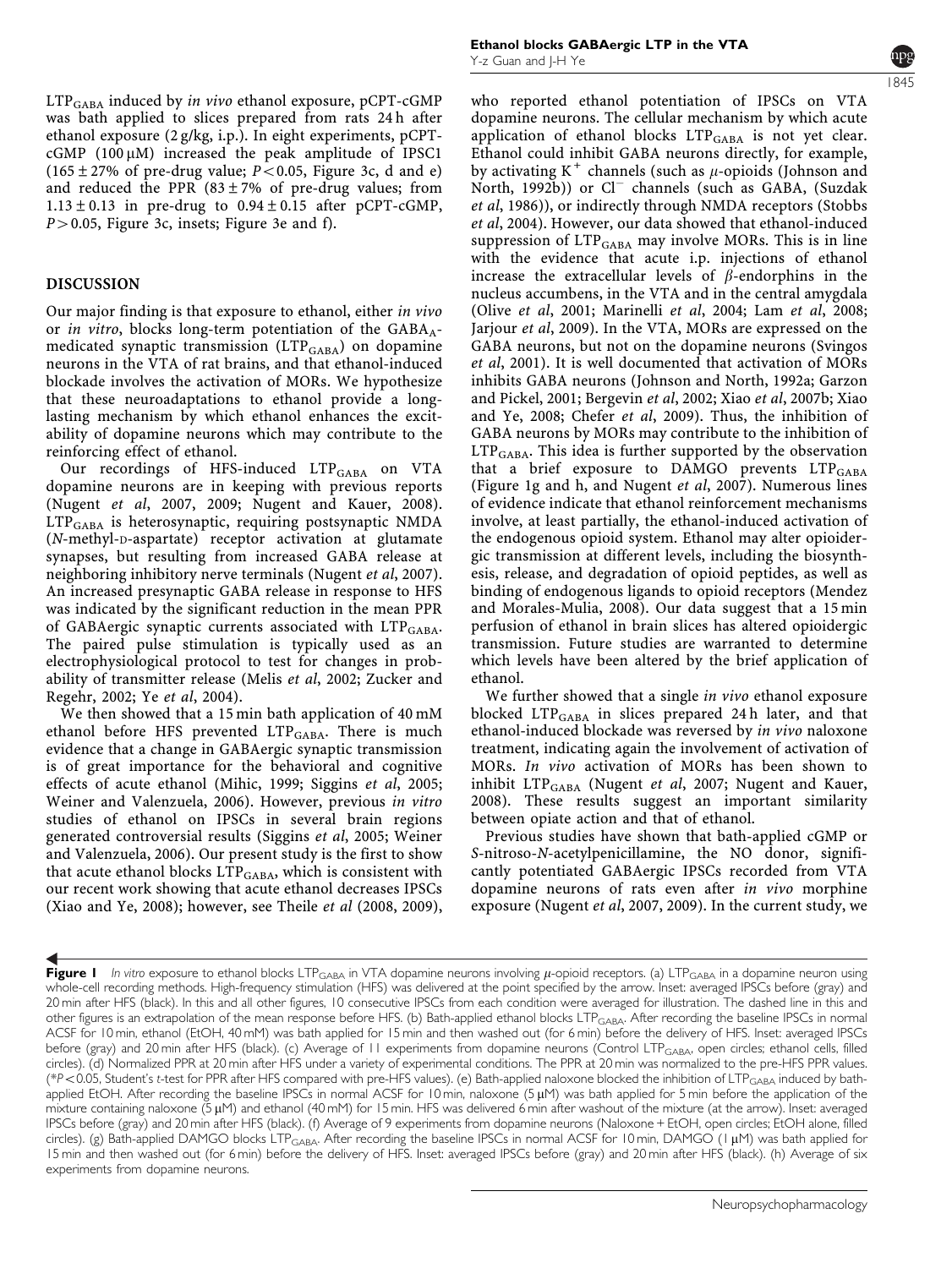<span id="page-5-0"></span>

Figure 2 In vivo exposure to ethanol blocks LTP<sub>GABA</sub> involving the activation of MORs. (a) LTP<sub>GABA</sub> was blocked in dopamine neurons in slices prepared 24 h after a single in vivo ethanol exposure. Insets: averaged IPSCs before (gray) and 20 min after HFS (black). (b) Average of six experiments from slices prepared 24 h after either saline (open circles) or ethanol (filled circles) treatment. (c) In vivo exposure to naloxone prevents in vivo ethanol-induced blockade of LTP<sub>GABA</sub> in slices prepared 24 h later. Insets: averaged IPSCs before (gray) and 20 min after HFS (black). (d) Average of six experiments from slices prepared 24 h after ethanol (filled circles) or naloxone + ethanol (open circles) injection. (e) Bar chart illustrating the magnitude of LTP<sub>GABA</sub> 20 min after HFS in various experimental conditions (\*P<0.05 compared with pre-HFS values). (f) Normalized Paired-pulse ratio (PPR) under a variety of experimental conditions (\*P<0.05 compared with pre-HFS values). (g) PPRs are similar in slices 24 h after in vivo injection with either saline (open circles,  $n = 14$ ) or ethanol (filled circles,  $n = 14$ ) treatment. Each symbol represents the PPR value for one animal (mean basal PPR values (black horizontal bars) from saline-treated rats: 1.20  $\pm$  0.05, n = 14; ethanol-treated rats: 1.09  $\pm$  0.05, n = 14, P = 0.14).

showed that bath-applied pCPT-cGMP increased the peak amplitude of GABAergic IPSCs and reduced the PPR on slices prepared from rats 24 h after ethanol exposure. These data further suggest some of the similarities between the effects of morphine and ethanol. Interestingly, under our experimental conditions, the basal PPR of  $GABA_A$  IPSCs in slices prepared from rats 24 h after in vivo ethanol exposure was indistinguishable from those treated with saline. Furthermore, bath-applied Sp-cAMPS (and pCPT-cGMP) further increased the peak amplitude of GABAergic IPSCs in slices of ethanol-treated rats, indicating that the GABAergic synapses are not saturated. Conversely, a previous study by Melis and colleagues showed that in slices prepared from mice 24 h after in vivo ethanol exposure, the PPR of GABAA IPSCs was significantly smaller than those treated with saline. In addition, forskolin, an activator of adenylyl

1846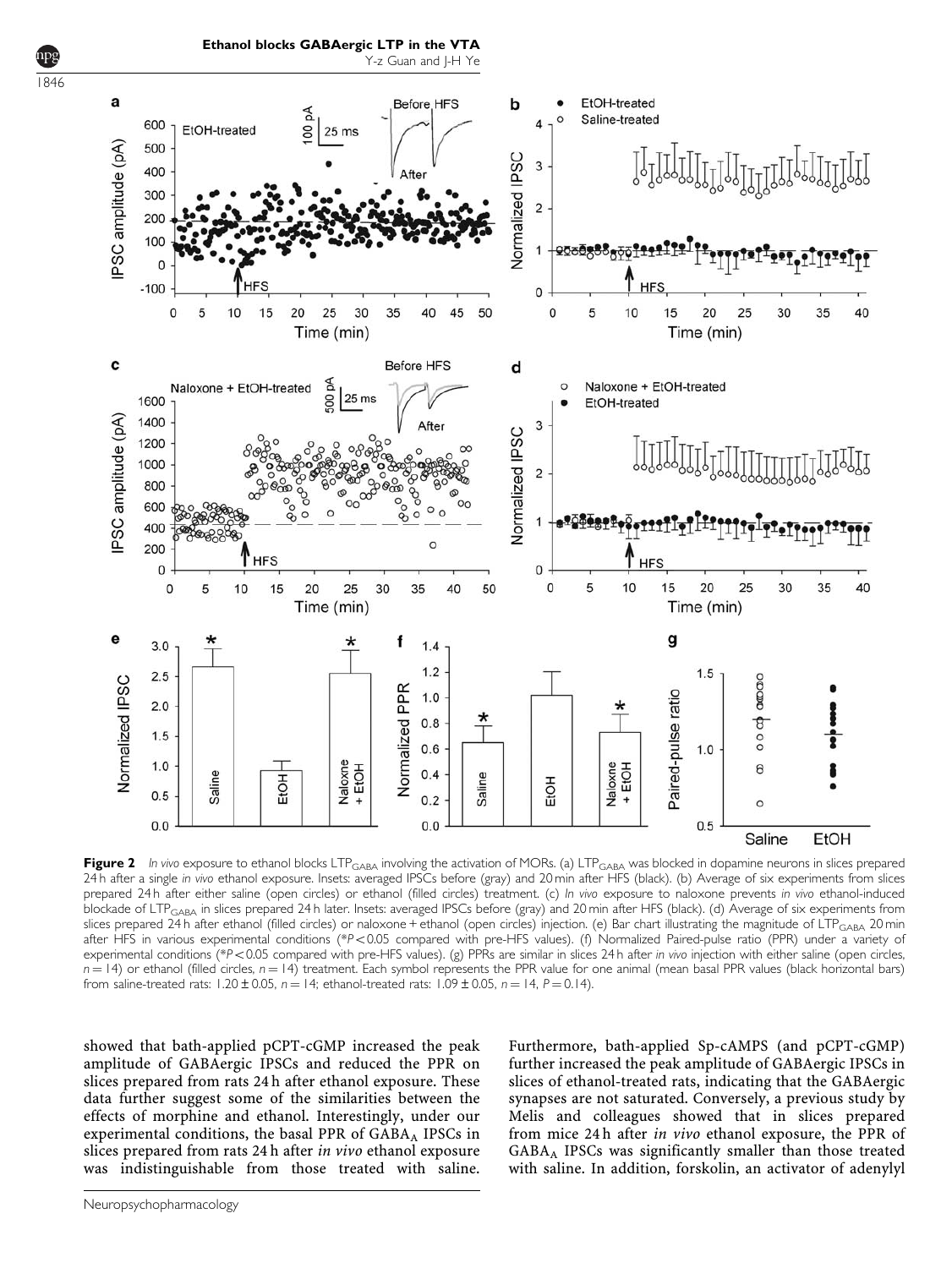1847

<span id="page-6-0"></span>

Figure 3 Sp-cAMPS and pCPT-cGMP further potentiate GABAergic IPSCs in slices prepared 24h after in vivo ethanol treatment (2 g/kg, i.p.). (a) Bath-applied Sp-cAMPS ( $20 \mu$ M) increased the amplitude and reduced the paired-pulse ratio (PPR) of GABAergic IPSCs on dopamine neurons in slices from ethanol-treated rats. Insets: averaged IPSCs before (gray) and 20 min after Sp-cAMPS (black). (b) Average of 16 experiments from slices prepared 24 h after ethanol treatment. Bath-applied Sp-cAMPS (20  $\mu$ M) significantly potentiated GABAergic IPSCs (P<0.05). (c) Bath-applied pCPT-cGMP (100  $\mu$ M) increased the amplitude and reduced the PPR of GABAergic IPSCs on dopamine neurons in slices from ethanol-treated rats. Insets: averaged IPSCs before (gray) and 20 min after pCPT-cGMP (black) treatment. (d) Average of eight experiments from slices prepared 24 h after ethanol treatment. Bathapplied pCPT-cGMP (100 µM) increased the amplitude of GABAergic IPSCs. (e) The bar chart shows that at 20 min after the application of Sp-cAMPS, or pCPT-cGMP, the amplitude of IPSCs recorded from slices prepared 24 h after ethanol treatment was significantly increased (\*P<0.05, compared with baseline before application of Sp-cAMPS,  $n = 16$ , or pCPT-cGMP,  $n = 8$ ). (f) At 20 min after application of Sp-cAMPS, or pCPT-cGMP, the PPR of IPSCs recorded from slices prepared 24 h after ethanol treatment was significantly increased (\*P<0.05, compared with baseline before application of Sp-cAMPS,  $n = 16$ , or pCPT-cGMP,  $n = 8$ ).

cyclase failed to potentiate GABAergic IPSCs in slices of ethanol-treated mice, indicating that the GABAergic synapses are saturated (Melis et al[, 2002\)](#page-7-0). The mechanism underlying the apparent difference between our results and that of Melis's is unclear. A simplest explanation is that rats are different from mice regarding their responses to a in vivo ethanol treatment. In support of this possibility, a previous study has shown significant differences in ethanol response between mice and rats. Mice show rapid rise and elimination rates and higher peak blood ethanol concentrations. Rats show more gradual profiles, but retain the ethanol in their bloodstream for longer periods (Livy [et al](#page-7-0), [2003\)](#page-7-0). Intriguingly, our data are consistent with a recent report that, although the cAMP-PKA system potentiates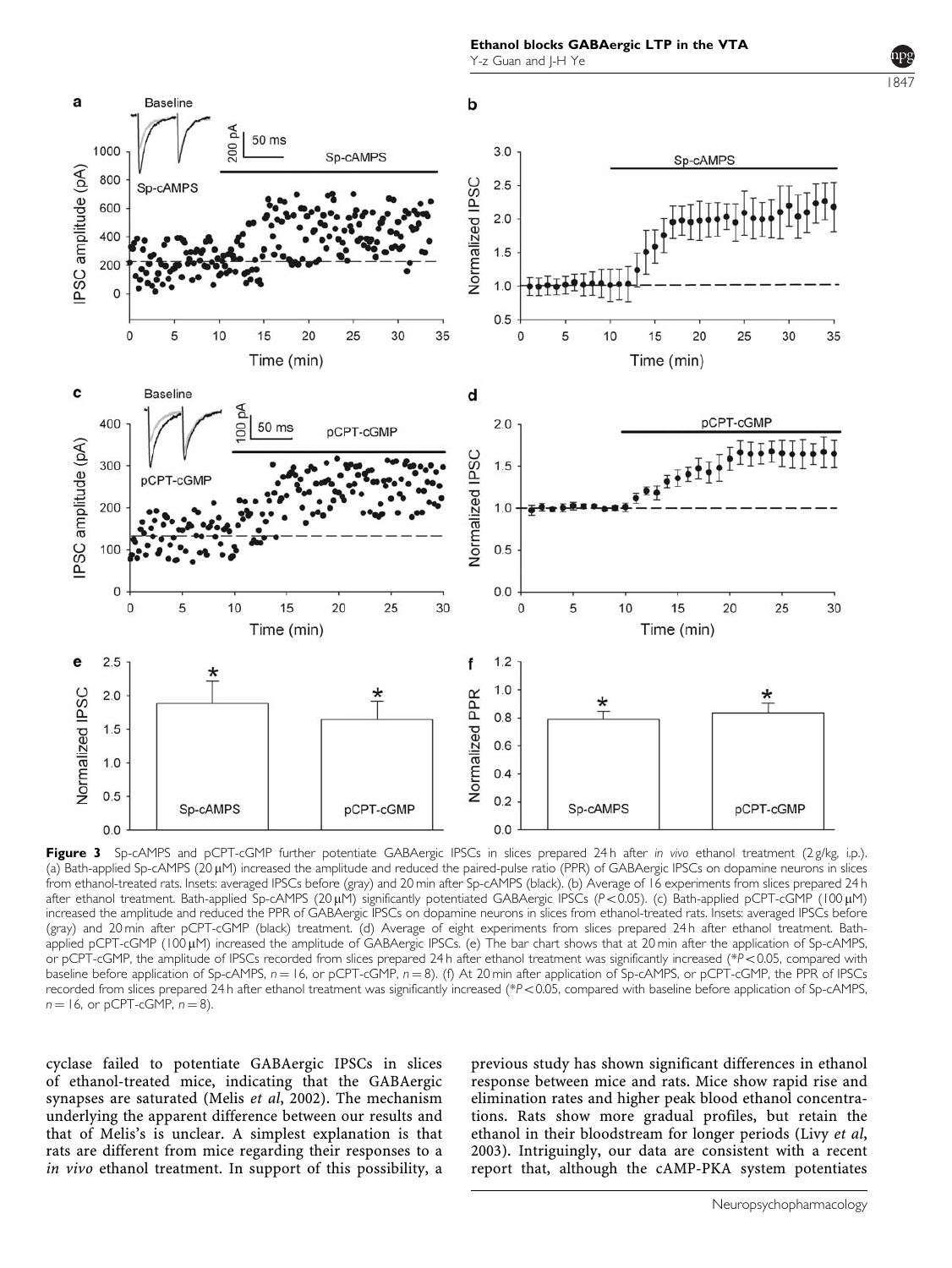<span id="page-7-0"></span> $GABA_A$  synapses, synaptically induced  $LTP_{GABA}$  is independent of PKA activation ([Nugent](#page-8-0) et al, 2009).

As mentioned in the Introduction, evidence implicating the endogenous opioid system in the development and maintenance of alcoholism is growing. The currently available literature suggests that ethanol increases opioid neurotransmission and that this activation is part of the mechanism responsible for its reinforcing effects [\(Oswald](#page-8-0) [and Wand, 2004](#page-8-0)). In keeping with this idea, in the current study, we showed that naloxone, a MOR antagonist, reversed ethanol-induced block of LTP<sub>GABA</sub>. This is also consistent with our recent finding that ethanol suppressed VTA GABA neurons through the activation of MORs [\(Xiao](#page-8-0) et al[, 2007b](#page-8-0); [Xiao and Ye, 2008](#page-8-0)). Our results show that similar to opioids, exposure to ethanol also blocks  $LTP_{GABA}$ .

Acute ethanol exposure increases glutamate transmission to VTA dopamine neurons (Deng et al, 2009; Xiao [et al](#page-8-0), [2009](#page-8-0)). The loss of normal inhibitory control, coupled with potentiation of excitatory synapses, may represent neuroadaptations that increase the addictive properties of ethanol. Our current work provides an additional example of druginduced adaptation of GABAergic synapses in response to in vivo and in vitro drug exposure. These findings support the hypothesis that changes in synaptic plasticity may be critical for the development of addiction. Uncovering the cellular mechanisms implicated in particular forms of synaptic plasticity in the VTA, a brain region related to addiction, could advance our knowledge of drug addiction.

#### ACKNOWLEDGEMENTS

This work was made possible by the support of NIH grants to JHY (R01AA016964; R21AA015925 and R21AA016618). We are grateful to Dr K Krnjevic' for his helpful comments on this work.

#### DISCLOSURE

The authors declare no conflict of interest.

## REFERENCES

- Bergevin A, Girardot D, Bourque MJ, Trudeau LE (2002). Presynaptic mu-opioid receptors regulate a late step of the secretory process in rat ventral tegmental area GABAergic neurons. Neuropharmacology 42: 1065–1078.
- Bonci A, Williams JT (1997). Increased probability of GABA release during withdrawal from morphine. J Neurosci 17: 796–803.
- Chefer VI, Denoroy L, Zapata A, Shippenberg TS (2009). Mu opioid receptor modulation of somatodendritic dopamine overflow: GABAergic and glutamatergic mechanisms. Eur J Neurosci 30: 272–278.
- Chen BT, Bowers MS, Martin M, Hopf FW, Guillory AM, Carelli RM et al (2008). Cocaine but not natural reward selfadministration nor passive cocaine infusion produces persistent LTP in the VTA. Neuron 59: 288–297.
- Deng C, Li KY, Zhou C, Ye JH (2009). Ethanol enhances glutamate transmission by retrograde dopamine signaling in a postsynaptic neuron/synaptic bouton preparation from the ventral tegmental area. Neuropsychopharmacology 34: 1233–1244.
- Di Chiara G, North RA (1992). Neurobiology of opiate abuse. Trends Pharmacol Sci 13: 185–193.
- Garzon M, Pickel VM (2001). Plasmalemmal mu-opioid receptor distribution mainly in nondopaminergic neurons in the rat ventral tegmental area. Synapse 41: 311–328.
- Herz A (1997). Endogenous opioid systems and alcohol addiction. Psychopharmacology (Berl) 129: 99–111.
- Hyman SE, Malenka RC (2001). Addiction and the brain: the neurobiology of compulsion and its persistence. Nat Rev Neurosci 2: 695–703.
- Hyman SE, Malenka RC, Nestler EJ (2006). Neural mechanisms of addiction: the role of reward-related learning and memory. Ann Rev Neurosci 29: 565–598.
- Hyytia P, Kiianmaa K (2001). Suppression of ethanol responding by centrally administered CTOP and naltrindole in AA and Wistar rats. Alcohol Clin Exp Res 25: 25–33.
- Jarjour S, Bai L, Gianoulakis C (2009). Effect of acute ethanol administration on the release of opioid peptides from the midbrain including the ventral tegmental area. Alcohol Clin Exp Res 33: 1033–1043.
- Johnson SW, North RA (1992a). Opioids excite dopamine neurons by hyperpolarization of local interneurons. J Neurosci 12: 483–488.
- Johnson SW, North RA (1992b). Two types of neurone in the rat ventral tegmental area and their synaptic inputs. J Physiol 450: 455–468.
- Kauer JA, Malenka RC (2007). Synaptic plasticity and addiction. Nat Rev Neurosci 8: 844–858.
- Kim SG, Stromberg MF, Kim MJ, Volpicelli JR, Park JM (2000). The effect of antagonists selective for mu- and delta-opioid receptor subtypes on alcohol consumption in C57BL/6 mice. Alcohol 22: 85–90.
- Krishnan-Sarin S, Wand GS, Li XW, Portoghese PS, Froehlich JC (1998). Effect of mu opioid receptor blockade on alcohol intake in rats bred for high alcohol drinking. Pharmacol Biochem Behav 59: 627–635.
- Lam MP, Marinelli PW, Bai L, Gianoulakis C (2008). Effects of acute ethanol on opioid peptide release in the central amygdala: an in vivo microdialysis study. Psychopharmacology (Berl) 201: 261–271.
- Livy DJ, Parnell SE, West JR (2003). Blood ethanol concentration profiles: a comparison between rats and mice. Alcohol 29: 165–171.
- Mansour A, Fox CA, Akil H, Watson SJ (1995). Opioid-receptor mRNA expression in the rat CNS: anatomical and functional implications. Trends Neurosci 18: 22–29.
- Margolis EB, Fields HL, Hjelmstad GO, Mitchell JM (2008). Delta-opioid receptor expression in the ventral tegmental area protects against elevated alcohol consumption. J Neurosci 28: 12672–12681.
- Margolis EB, Hjelmstad GO, Bonci A, Fields HL (2003). Kappaopioid agonists directly inhibit midbrain dopaminergic neurons. J Neurosci 23: 9981–9986.
- Margolis EB, Lock H, Chefer VI, Shippenberg TS, Hjelmstad GO, Fields HL (2006). Kappa opioids selectively control dopaminergic neurons projecting to the prefrontal cortex. Proc Natl Acad Sci USA 103: 2938–2942.
- Marinelli PW, Quirion R, Gianoulakis C (2004). An in vivo profile of beta-endorphin release in the arcuate nucleus and nucleus accumbens following exposure to stress or alcohol. Neuroscience 127: 777–784.
- Melis M, Camarini R, Ungless MA, Bonci A (2002). Long-lasting potentiation of GABAergic synapses in dopamine neurons after a single in vivo ethanol exposure. J Neurosci 22: 2074–2082.
- Mendez M, Leriche M, Carlos Calva J (2003). Acute ethanol administration transiently decreases [3H]-DAMGO binding to